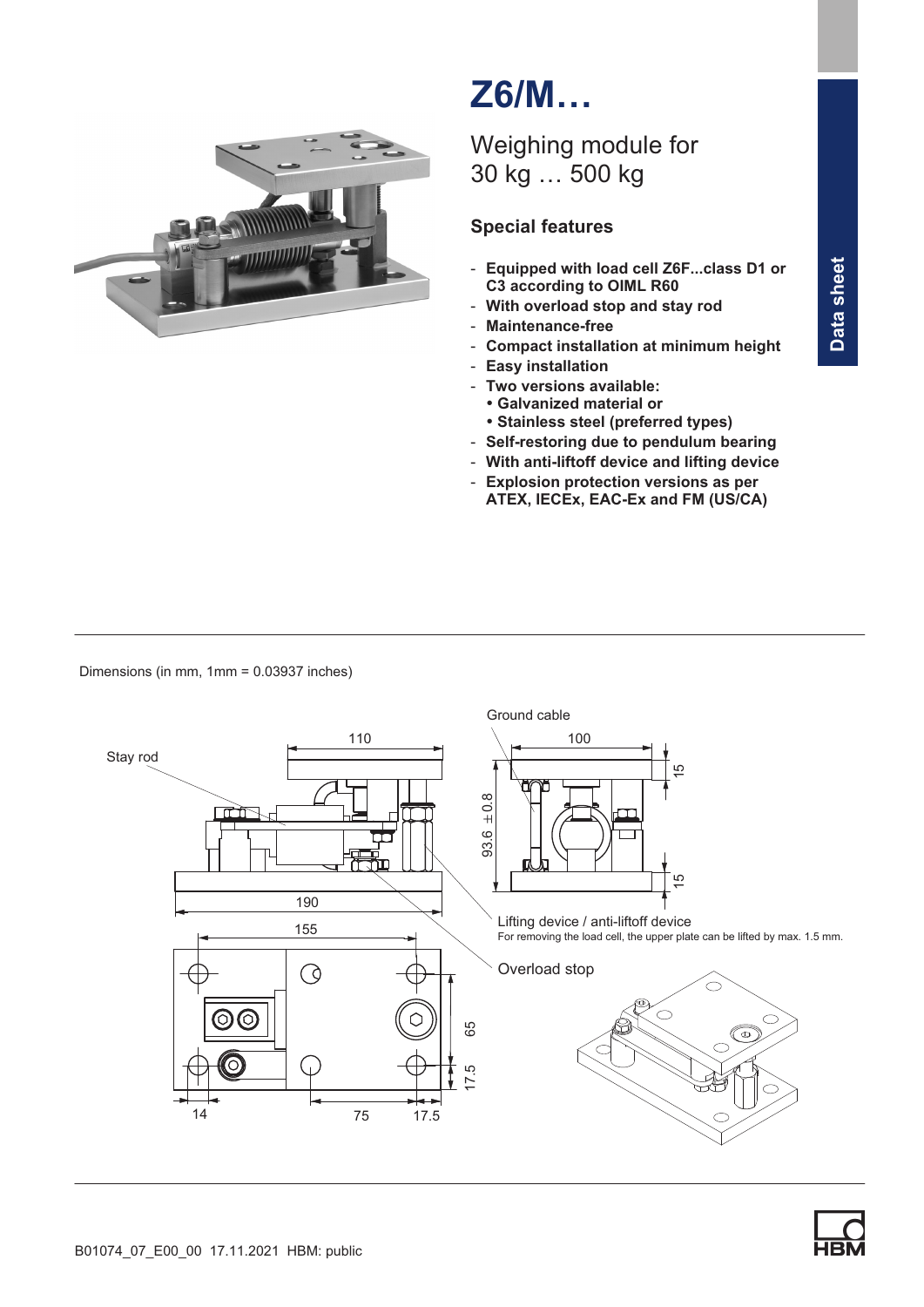## Specifications of the weighing module Z6/M…

| <b>Maximum capacity</b>                                   | kg                                          | 30          | 50                         | 100 | 200         | 50     |
|-----------------------------------------------------------|---------------------------------------------|-------------|----------------------------|-----|-------------|--------|
| Limit load                                                | % of Max. capacity                          | 150         |                            |     |             |        |
| <b>Breaking load</b>                                      | % of Max. capacity                          | 200         |                            |     |             |        |
| <b>Restoring force</b><br>(at 1 mm side offset)           | % of applied load                           | 6.1         |                            |     |             |        |
| Max. side offset transverse to the stay<br>rod $axis1$    | mm                                          | ± 1.5       |                            |     |             |        |
| Max. static horizontal force in the stay<br>rod direction | kN                                          | 5           |                            |     |             |        |
| Max. lift-off force                                       | kN                                          | 5           |                            |     |             |        |
| <b>Material</b>                                           | Galvanized or Stainless steel <sup>2)</sup> |             |                            |     |             |        |
| Weight (depending on the version,<br>incl. load cell)     | kg                                          | 89          |                            |     |             |        |
| Adjustment range of the overload stop                     | mm                                          | $\leq$ 0.36 | $\leq$ 0.35<br>$\leq$ 0.25 |     | $\leq$ 0.45 | $≤0.8$ |

1) When horizontal adjustment the upper module plate

2) As per EN 10088-1

#### For more information on the corresponding load cells, see the Z6F... data sheet

## Options for Z6/M

#### Explosion protection versions as per ATEX, IECEx and FM (US/CA)

- AI1/21\* ATEX+IECEx+FM Zone 1/21, intrinsically safe;
	- ATEX/IECEx: II 2G Ex ia IIC T6/T4 Gb + II 2D Ex ia IIIC T125°C Db
	- FM(US/CA): Class I Zone 1 AEx/Ex ia IIC T4 Gb + Zone 21 AEx/Ex ia IIIC T125°C Db
	- FM(US): Class I, II, III Division 1, Groups A, B, C, D, E, F, G T4
- AI2/21\*\* ATEX+IECEx Zone 2/21, not intrinsically safe;
	- ATEX/IECEx: II 3G Ex ec IIC T6/T4 Gc + II 2D Ex tb IIIC T125°C Db
- With EC Type Approval Certificate BVS 13 ATEX E 108 X, IECEx Certificate of Conformity IECEx BVS 13.0109 X, Certificate of Conformity FM 18 US 0176 X and Certificate of Conformity FM 18 CA 0144 X.
- \*\* With EC Type Approval Certificate BVS 13 ATEX E 108 X, IECEx Certificate of Conformity IECEx BVS 13.0109 X. The optional AI2/21 IECEx+ATEX Zone 2/21 also includes Zone 2/22.

#### Explosion protection versions as per EAC mark (Eurasian Economic Union with member states: Russia, Belarus, Armenia, Kazakhstan, Kirghistan)

- R1/21 EAC Ex Zone 1/21, intrinsically safe\*\*\*;
	- EAC Ex: 1Ex ia IIC T4/T6 Gb X + Ex ia IIIC T125°C Db X
- R2/21 EAC Ex Zone 2/21, not intrinsically safe\*\*\*;
	- EAC Ex: 2Ex e IIC T6/T4 Gc X + Ex tb IIIC T125°C Db X

\*\*\* With certificate "СЕРТИФИКАТ СООТВЕТСТВИЯ No TC RU C-DE.HA65.B.01149/21"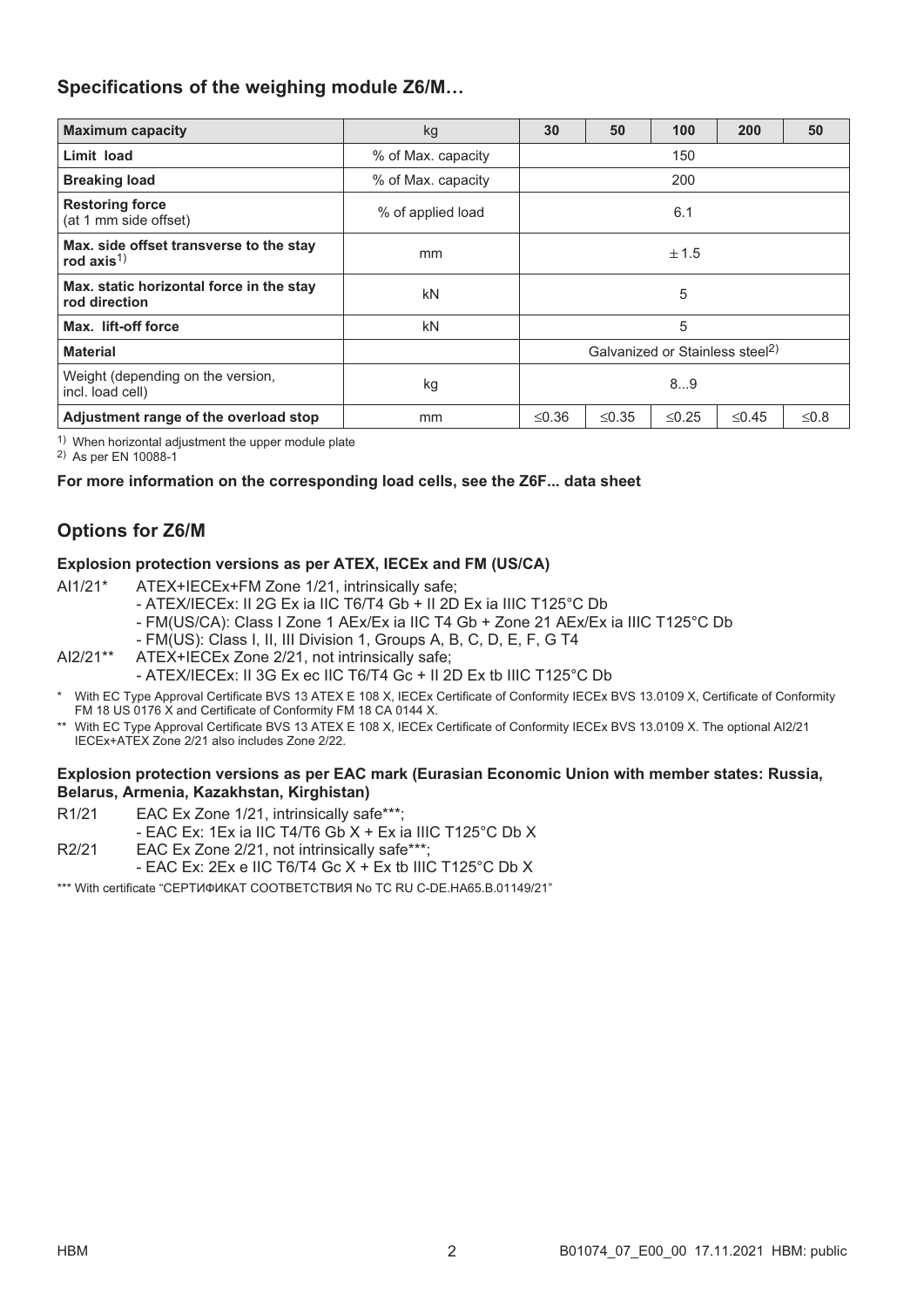## Placing orders

When placing an order please specify the ordering numbers from the tables. If you need other versions (accuracy classes, explosion protection, other cable lengths or materials, etc.) for the available products, please look in the overview "Z6/M‐Modules (incl. load cell Z6FC3...), optional versions". You can generate a specific ordering number there from your individual requirements.

#### Ordering codes Z6/M‐Modules (incl. load cell Z6FC3...), preferred types

| Type                   | Z6/M                          |
|------------------------|-------------------------------|
| <b>Material</b>        | Stainless steel <sup>1)</sup> |
| <b>Accuracy class</b>  | C <sub>3</sub> (OIML)         |
| <b>Max. capacities</b> | Order-no.                     |
| 30 kg                  | 1-Z6/M3LBR30KG                |
| 50 kg                  | 1-Z6/M3LBR50KG                |
| 100 kg                 | 1-Z6/M3LBR100KG               |
| 200 kg                 | 1-Z6/M3LBR200KG               |
| 500 kg                 | 1-Z6/M3LBR500KG               |

1) As per EN 10088-1

## Z6/M‐Modules (incl. load cell Z6FC3...), optional versions

| Order No. |      |                           |                                                                       |                                                                  |           |                        |  |  |  |  |
|-----------|------|---------------------------|-----------------------------------------------------------------------|------------------------------------------------------------------|-----------|------------------------|--|--|--|--|
| K-Z6M     |      |                           |                                                                       |                                                                  |           |                        |  |  |  |  |
|           | Code | Option 1: Material        |                                                                       |                                                                  |           |                        |  |  |  |  |
|           | R    | Stainless steel           |                                                                       |                                                                  |           |                        |  |  |  |  |
|           | N    | Galvanized                |                                                                       |                                                                  |           |                        |  |  |  |  |
|           |      | Code                      | Option 2: Accuracy class                                              |                                                                  |           |                        |  |  |  |  |
|           |      | D <sub>1</sub>            | D1 (OIML)                                                             |                                                                  |           |                        |  |  |  |  |
|           |      | C <sub>3</sub>            | C3 (OIML)                                                             |                                                                  |           |                        |  |  |  |  |
|           |      |                           | Code<br>Option 3: Capacity                                            |                                                                  |           |                        |  |  |  |  |
|           |      |                           | 30 kg<br>30<br>[only with Option 4 = N / (Al2/2) / (R1/21) / (R2/21)] |                                                                  |           |                        |  |  |  |  |
|           |      |                           | 50<br>50 kg                                                           |                                                                  |           |                        |  |  |  |  |
|           |      |                           | 100<br>100 kg                                                         |                                                                  |           |                        |  |  |  |  |
|           |      |                           | 200<br>200 kg                                                         |                                                                  |           |                        |  |  |  |  |
|           |      |                           |                                                                       | 500<br>500 kg                                                    |           |                        |  |  |  |  |
|           |      |                           |                                                                       | Code<br>Option 4: Explosion protection                           |           |                        |  |  |  |  |
|           |      |                           |                                                                       | No explosion protection<br>N                                     |           |                        |  |  |  |  |
|           |      |                           |                                                                       | ATEX+IECEx+FM Zone 1/21<br>AI1/21<br>[not with Option $3 = 30$ ] |           |                        |  |  |  |  |
|           |      |                           |                                                                       | ATEX+IECEx Zone 2/21<br>Al2/21                                   |           |                        |  |  |  |  |
|           |      |                           | EAC-Ex Zone 1/21<br>R1/21                                             |                                                                  |           |                        |  |  |  |  |
|           |      | EAC-Ex Zone 2/21<br>R2/21 |                                                                       |                                                                  |           |                        |  |  |  |  |
|           |      |                           |                                                                       |                                                                  | Code      | Option 5: Cable length |  |  |  |  |
|           |      |                           |                                                                       |                                                                  | <b>S3</b> | 3 m (Standard)         |  |  |  |  |
|           |      |                           |                                                                       |                                                                  | 6         | 6 m                    |  |  |  |  |
|           |      |                           |                                                                       |                                                                  | 12        | 12 <sub>m</sub>        |  |  |  |  |
|           |      |                           |                                                                       |                                                                  |           |                        |  |  |  |  |
| K-Z6M     |      |                           |                                                                       |                                                                  |           |                        |  |  |  |  |

Not all codes can be combines with each other. Please take heed of the terms in the square brackets!